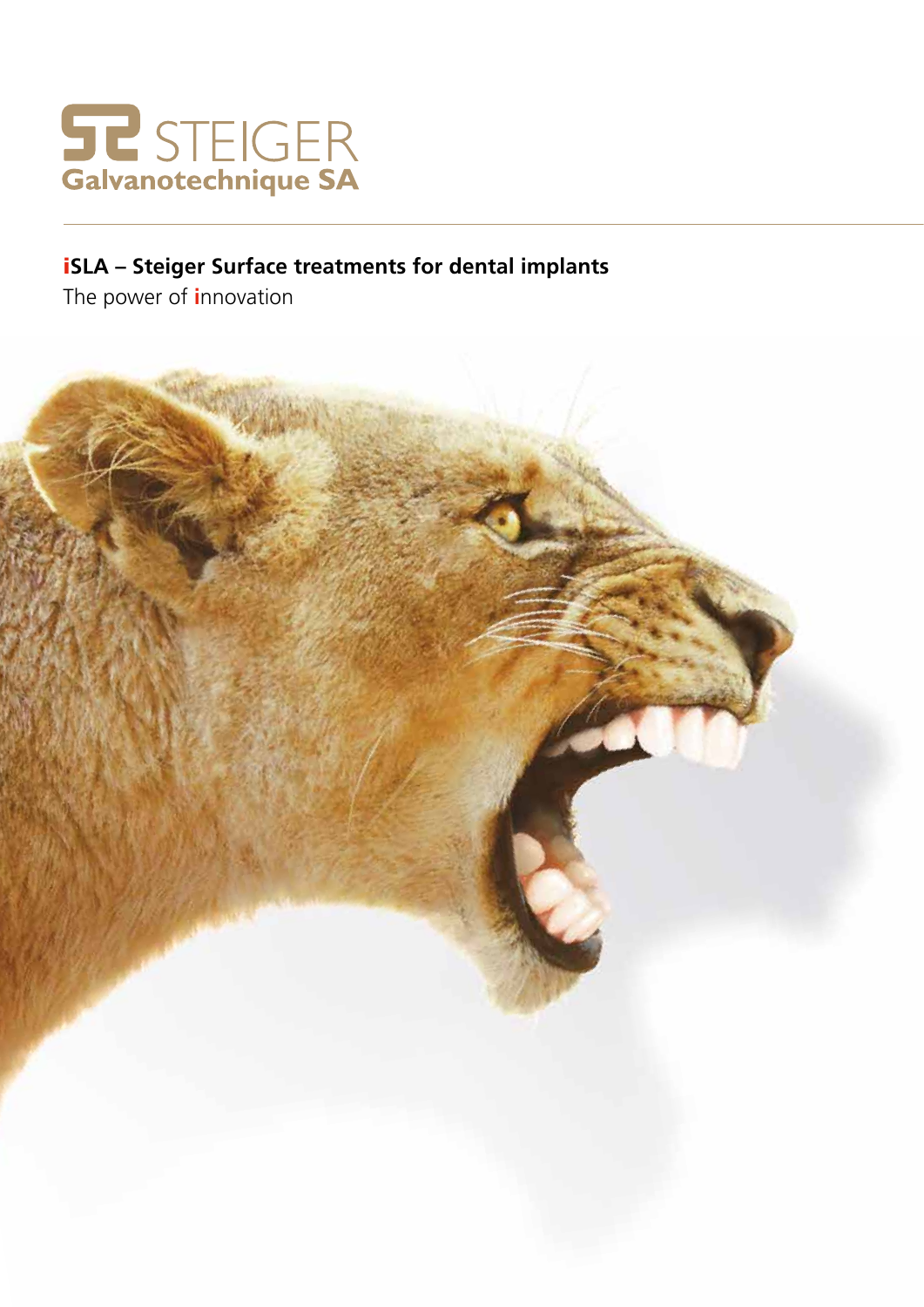

## i**SLA – Steiger Surface treatments for dental implants**

The power of **i**nnovation

**S**and blasted **L**arge scale **A**cid etch is a worldwide accepted surface treatment for dental implants. It consists of the buildup of two roughness levels. The macro level is obtained with sand blasting and the micro level by chemical etching. Typical roughness values lie between Ra 1.2 and 2 µm.



SEM Pictures showing topographical details of a gr 4 cpTi implant

#### **Scope of** i**SLA process**

Rough-surfaced implants encourage both bone anchoring and biomechanical stability. The clinical success of oral implants is related to their early osseointegration. Geometry and surface topography are crucial for the short and long term success of dental implants. Typical clinical efficacy of SLA is >95% over 5 years.

Most dental implants are made from grade 4 cpTi. However, for small diameters, Titanium alloys, as for instance grade 5 Ti6Al4V, are used for their greater yield strength and better fatigue properties than pure titanium. For grade 5 Ti implants, the standard SLA process is not well adapted and the process has been optimized at Steiger in order to suit grade 5 Ti and other Ti alloys. The family of processes which has been developed for pure cpTi and different titanium alloys including grade 5 Ti6Al4V as well as Ti-Nb, Ti-Zr and Ti-Nb-Zr alloys is designated by **iSLA,** the «**innovative-SLA**» which produces surfaces with controlled and standardized topography.

#### **Macro level roughness**

The sand blasting consists of projecting ceramic particles at high velocity on the titanium implant. The macro level roughness resulting from the sand blasting is defined for topographical features as being in the range of tens of microns. The blasting material is chemically stable, biocompatible and does not hamper the osseointegration. A major risk with high surface roughness may be an increase in peri-implantitis as well as an increase in ionic leakage. A moderate roughness of 1–2 µm as in **iSLA,** limits these occurrences.

The sand blasting is operated on a programmable fully automatic multi nozzle equipment where all parameters are monitored and documented in order to provide perfect lot reproducibility and traceability. Our engineering team develops custom made masking devices, protecting the top of the implant to keep it shiny according to customer specifications. After sand blasting, the implants are submitted to a 100% visual inspection under binocular for checking the masking selectivity as well as the topography conformity. Thorough subsequent cleaning steps eliminate blasting residues.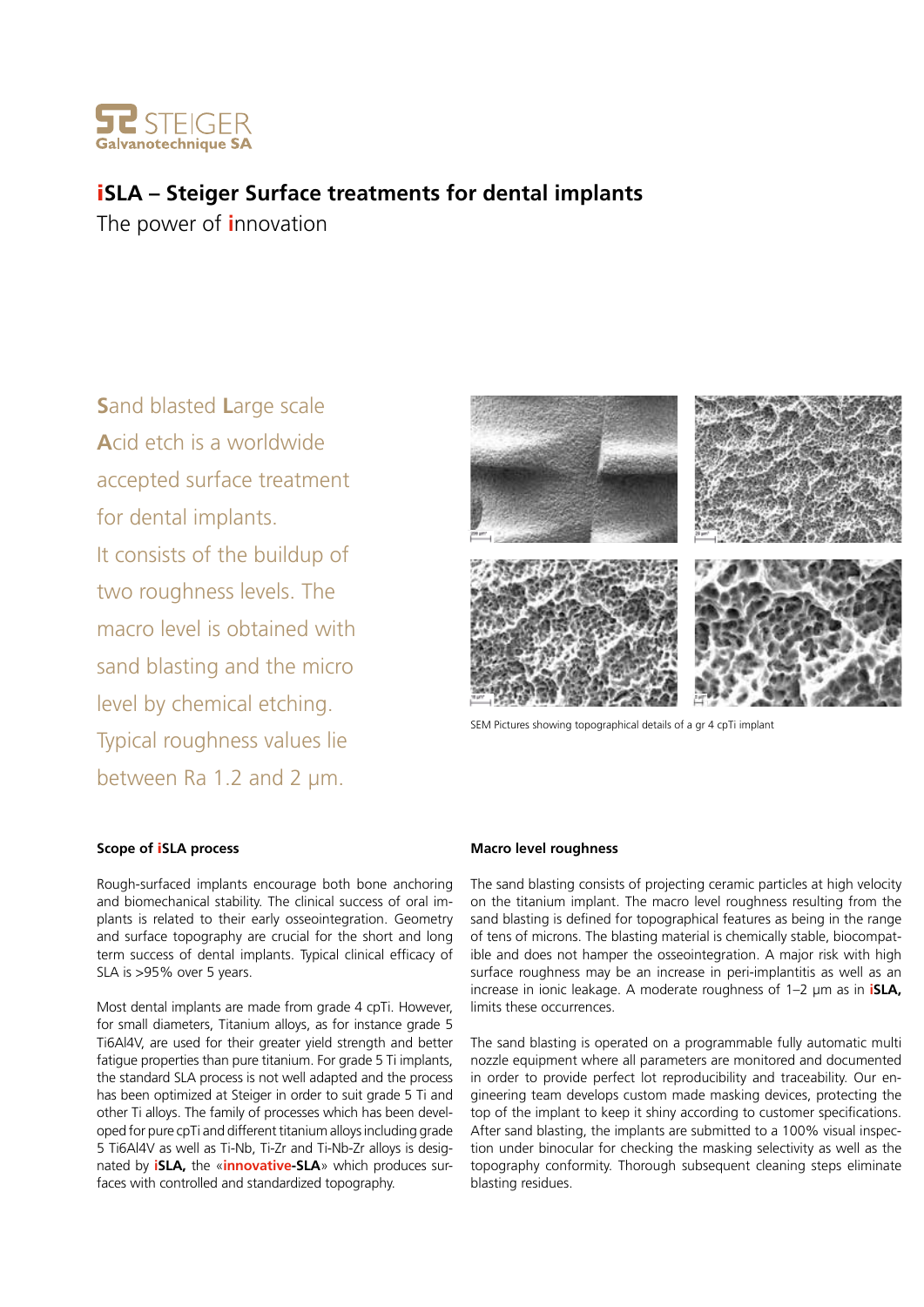

SEM Pictures showing topographical details of a gr 5 Ti6Al4V implant

#### **The validation is based on the following measurement report**

- Visual test 100%: uniformity of color, no stains, conformity of masking area
- Roughness measurement Ra  $(1.2 2 \mu m)$
- SEM control of morphology
- Organic carbon residue analysis (< 5 µg/implant)
- Detergent residue analysis (< 10 µg/implant)
- Chloride residue analysis (< 1 µg/implant)
- Cytotoxicity measurement
- Bioburden measurement

#### **Biocer®**

Steiger Galvanotechnique SA also offers in house developed biomimetic surfaces based on calcium, phosphorous and magnesium containing anodic microarc coatings. This surface treatment is commercialized under the designation Biocer®

#### **Micro level roughness**

Dual acid-etching at high temperature produces micro pits on titanium surfaces with sizes ranging from 1 to 10 µm in diameter. This microporous surface is characterized by higher bone-to-implant contact, enhancing osseointegration, resulting in bone formation directly on the surface of the implant.

The dual acid-etching is operated on in house developed equipment according to the high safety and environmental requirements. Close control of process parameters and of chemical bath compositions guarantee the reproducibility and traceability of the produced lots. Appropriate masking techniques allow to satisfy customer's specifications, for example to protect the upper edge of the implant, when required.

#### **Final cleaning and inspection**

Further manufacturing steps include final ultrasonic cleaning of external and internal parts of the implants, in biological controlled water. Final inspection occurs in a clean room ISO 7 environment; 100% of parts are visually inspected under binocular for masking selectivity, absence of stains and scratches, color homogeneity and quantity. The implants are packaged in double pouches or blisters. Conditioning in customer's designed packaging is also offered.